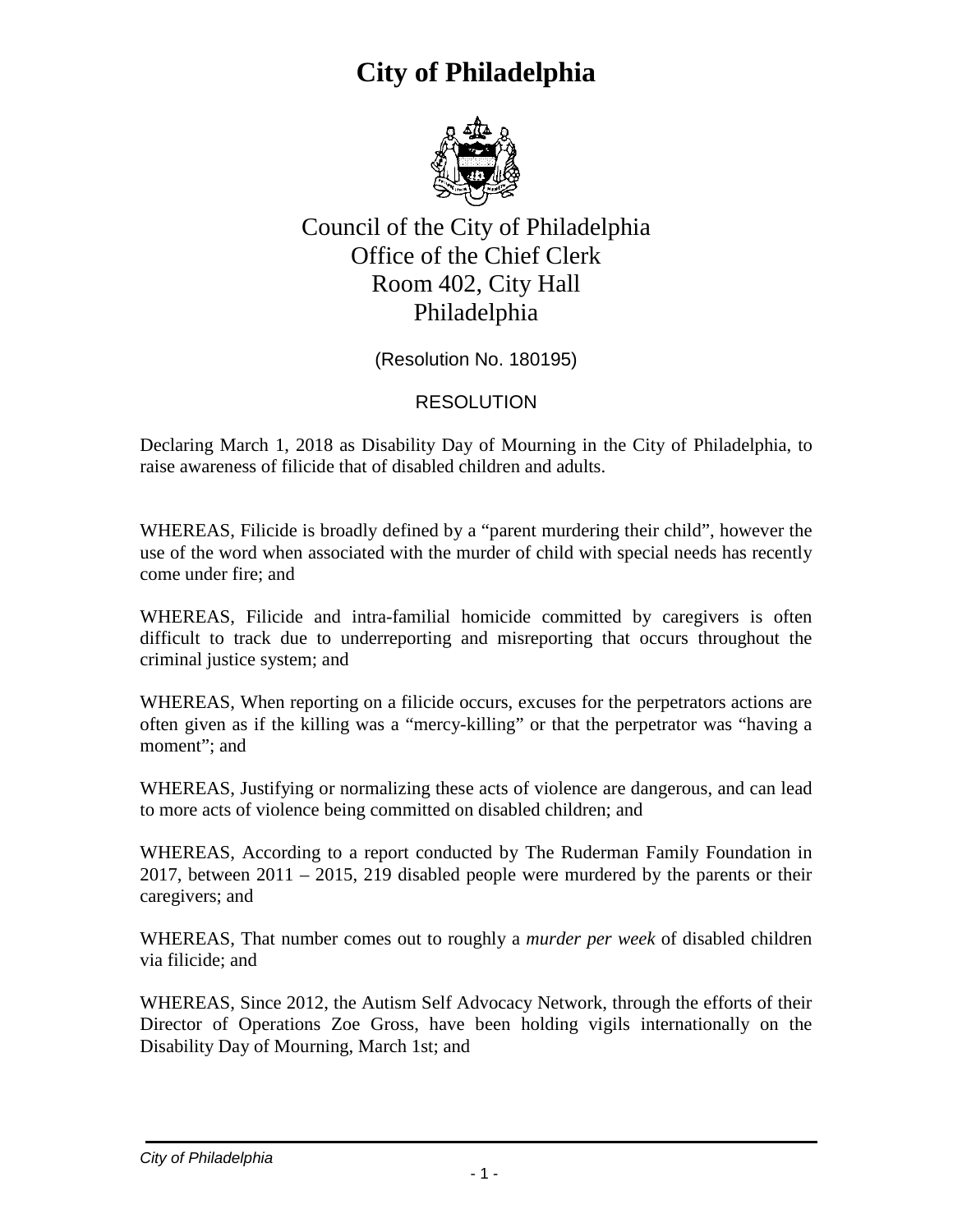*RESOLUTION NO. 180195 continued*

WHEREAS, Names such as Danieal Kelly, Ethan Okula, and David Hess have already made Philadelphians aware of the awful things that can be done to disabled children, and the work being done to honor them; now, therefore, be it

RESOLVED, BY THE COUNCIL OF THE CITY OF PHILADELPHIA, That the City of Philadelphia hereby declares March 1st, 2018 as Disability Day of Mourning in the City of Philadelphia, and to raise awareness for the victims.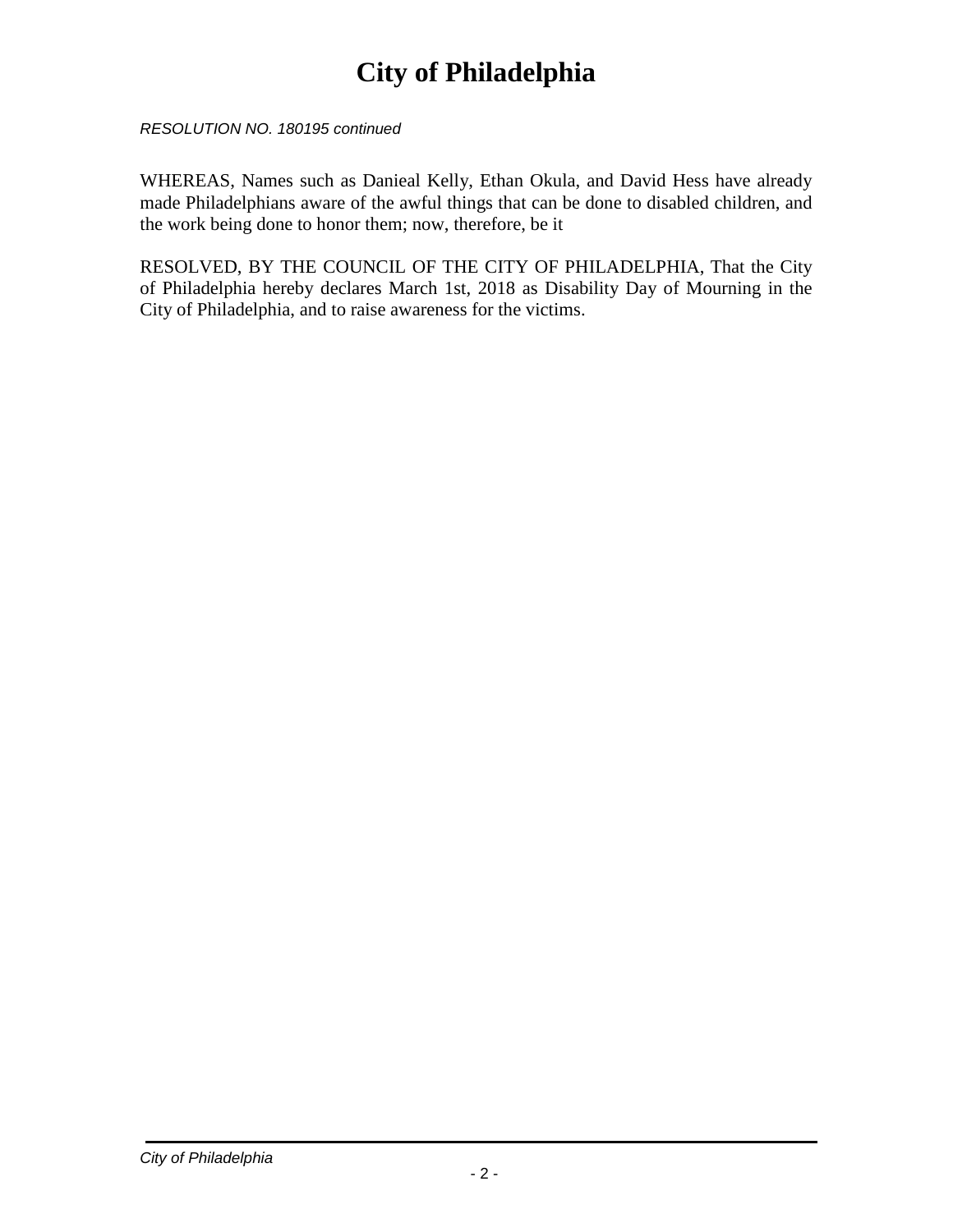*RESOLUTION NO. 180195 continued*